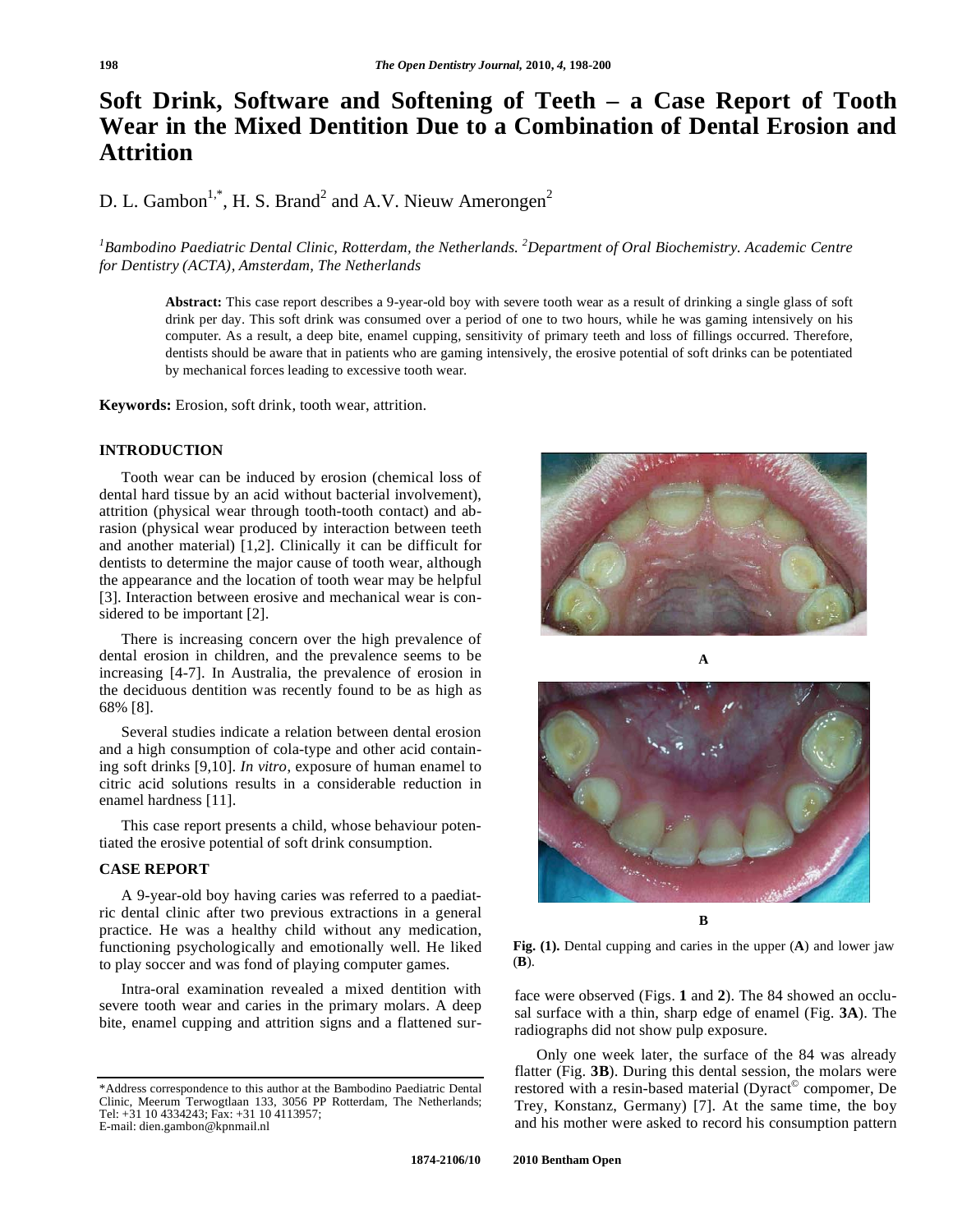

**A** 



**B** 



**Fig. (2).** Deep bite front (**A**), right (**B**) and left (**C**).

in a 6-day food diary. Although analysis of his diet didn't explain the clinical observations, the newly placed fillings came loose within several weeks, and the tooth wear continued.

When questioned in detail, the boy told that he consumed only one glass of soft drink per day over a period of one to two hours while he was gaming on his computer intensively. Incidentally, he was holding the soft drink over his teeth for a moment.

After personal advice, the boy changed his consumption pattern. This stopped the progression of caries. However, two years later, the tooth wear of the deciduous dentition had progressed (Fig. **4**).

## **DISCUSSION**

This case report describes a young boy with caries and tooth wear of unknown aetiology. The 6-day food diary revealed approximately nine eating and drinking moments per day, with 60% sugar containing food. This frequent and



**A** 



**B** 

**Fig. (3).** Occlusal wear of the 84 during the initial presentation (**A**) and during the subsequent visit one week later (**B**).

large amount of sugar-intake could explain the observed progression of dental caries. The food diary provided evidence for a relatively modest consumption of soft drinks. However, observation of cupped lesions in young people indicates active dental erosion [12,13]. The tooth wear of the first primary mandibular molars showed a pattern, different from dental cupping. The occlusal surface of the 84, with a sharp edge of enamel became flat within one week. This suggests that both demineralization and mechanical wear were involved in the loss of enamel [14,15]. It is wellrecognised that interactions between erosion and attrition can contribute strongly to clinically-observed patterns of tooth wear [2]. *In vitro*, eroded human enamel is more sensitive to the mechanical stress [16].